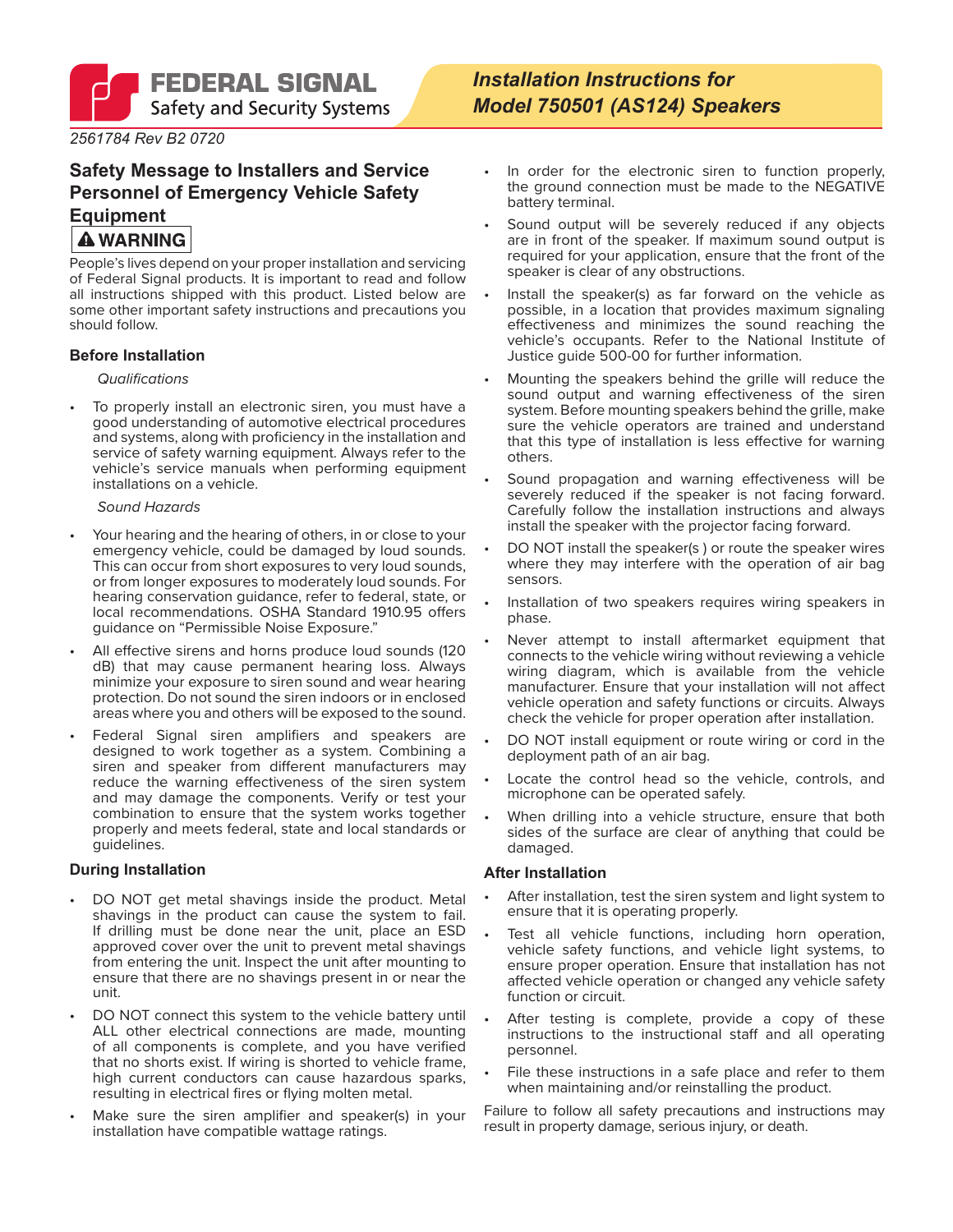## **Unpacking the Product**

After unpacking the product, inspect it for damage that may have occurred in transit. If it has been damaged, do not attempt to install or operate it. File a claim immediately with the carrier, stating the extent of the damage. **Failure to identify damage before installation could lead to rejection of any claim.** Carefully check all envelopes, shipping labels, and tags before removing or destroying them. Ensure that the parts listed in Table 1 are included in the package. If you are missing any parts, contact Federal Signal Customer Support at 1-800-264-3578, 7 a.m. to 5 p.m., Monday through Friday (CT).

| <b>Table 1 Kit Contents</b> |  |
|-----------------------------|--|
|-----------------------------|--|

| Qty.           | <b>Description</b>                   | <b>Part Number</b> |
|----------------|--------------------------------------|--------------------|
| $\mathcal{P}$  | Step Bolt 1/4-20 Stainless Steel     | 7017162            |
| $\mathcal{P}$  | Nut, 1/4-20 Stainless Steel          | 7059A020           |
| 2              | Washer, Stainless Steel              | 7072A024           |
| $\mathcal{P}$  | Lockwasher, 1/4 inch Stainless Steel | 7074A016           |
| $\mathfrak{D}$ | 1/4 inch Bolt Retainer               | 8567059            |
|                | Label, Warning, User Installed       | 1612339            |

## **Overview**

AS114 speaker model 750501 is a general application, neodymium automotive speaker for use in emergency vehicle siren applications. See Figure 1. The speaker is designed to meet the guidelines of J1849 and EVS2 applications. The device is comprised of a high-impact resistant injection molded housing with attached projector, Federal Signal NS100W driver, associated 18-8 stainless steel hardware, and user-installed warning labels.



**NOTE:** The 750501 is for horizontal mounting; the 750501V is for vertical mounting.

## **Mechanical Specifications And Features**

The outer dimensions of the device are 7.84 inches wide by 5.78 inches tall, with a depth of 4.66 inches. Typical weight is approximately 6 pounds. The components' housing and projector are an injection molded 30% glass filled black polyester thermoplastic, resistant to most acids and alkalines. Factory-mounted bolts attaching the driver to the housing are 18-8 stainless steel socket flat head 1/4-20 by 2-1/4 inches length. Mounting screws supplied within the kit are 18-8 stainless steel step 1/4-20 bolts. Corresponding kit mounting washers, nuts, and lockwashers are also 18-8 stainless steel.

## **Electrical Specifications And Features**

The unit is rated for use at 12.8 Vdc. The driver housing is marked with a "2" and a "1" near each associated terminal for proper polarity identification in the event a supplied lead wire is disconnected from the terminal. Connect the two leads from the speaker to the electronic siren's speaker cable. If two speakers are installed, it is necessary to connect the speakers in-phase. This is accomplished by connecting the two speaker leads marked "1" to the same lead of the siren's speaker cable, and the two speaker leads marked "2" to the other lead of the siren's speaker cable. Refer to the instructions included with the electronic siren for additional details.

#### **Installing the Speaker**

This product is intended for mounting directly upon a rigid surface which has been determined to be suitable for speaker installation. In addition, the speaker may be used with an adapter bracket fabricated by the installer to meet the dimensional spacing of the unit's mounting holes. Because of the variety of vehicles and possible mounting arrangements, the installer must determine installation details and mounting bracket fabrication.

To install the speaker:

**1.** Select an appropriate mounting location, which provides both adequate support and sufficient clearance for the speaker assembly. Note that the speaker's included mounting hardware has two step bolts with washers, lockwashers, nuts, and bolt retainers for mounting. Allow adequate spacing around the mounting surface member to attach the hardware. In addition, the mounting location should provide maximum signaling effectiveness while minimizing the sound reaching the vehicle's occupants.

## **NOTICE**

*The AS124 speaker unit as provided must be mounted with the "DRAIN HOLE, THIS SIDE DOWN" correctly orientated on the rear of the speaker driver to promote proper water drainage. Failure to observe this caution will result in possible speaker damage.* 

Two mounting holes are provided on the top and bottom horizontal mid-sections of the unit as shown in Figure 2. If the speaker must be mounted in the vertical position (upon a vertical structural member), proceed with step 2.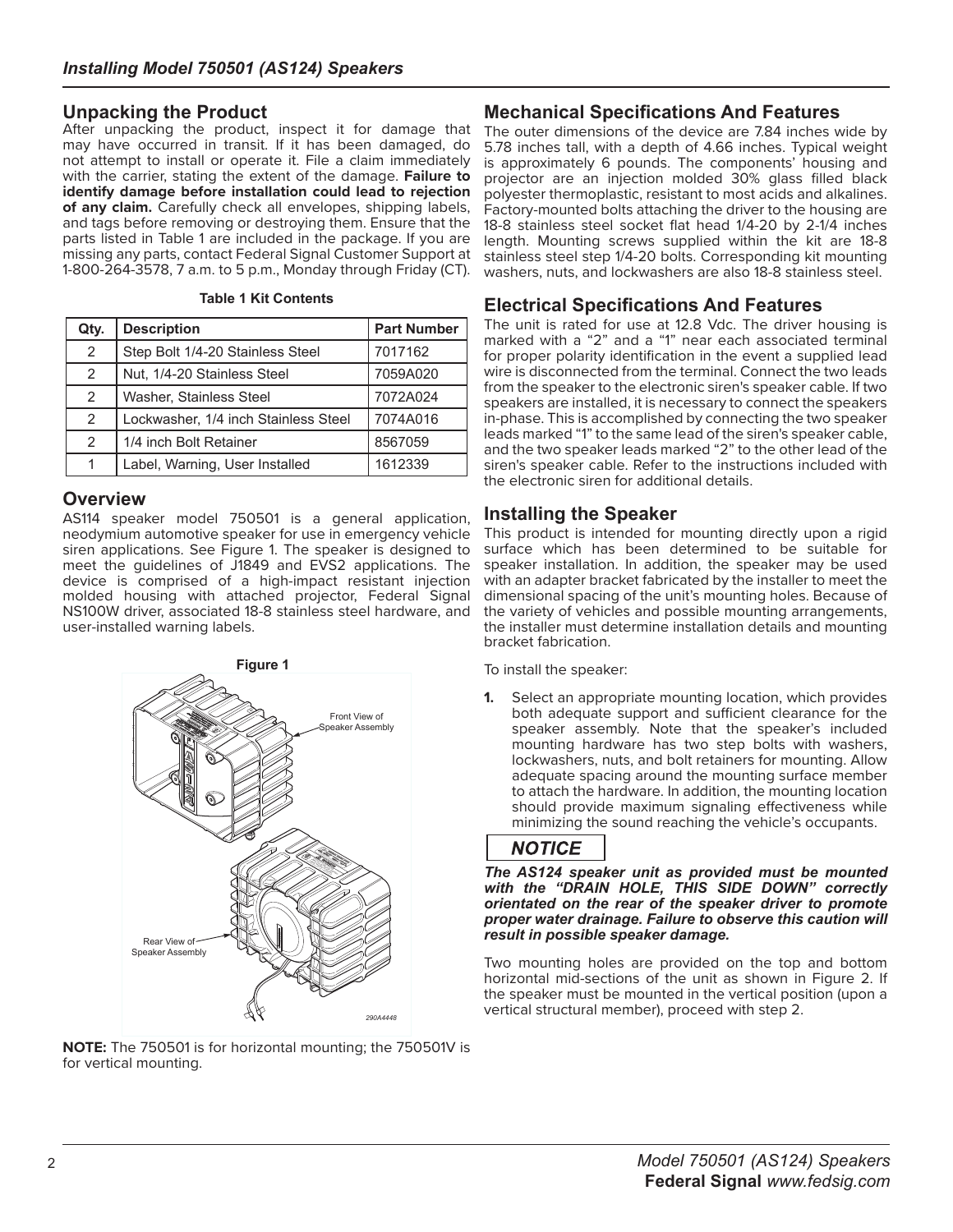

If the speaker will be mounted in a horizontal position, proceed to step 7. To reorient the driver, follow steps 2 through 6.

**2.** The AS124 unit is constructed of two main parts, the housing assembly, consisting of the rectangular housing with attached AS124 projector and the speaker driver. Both are held together with four 1/4-20 by 2-1/4 inch flat head socket bolts. Remove the four bolts with a 5/32-inch socket key disassembling the driver from the housing assembly. See Figure 3.



- **3.** Upon removing the driver, position the housing assembly vertically (as your intended mount).
- **4.** Rotate the driver 90° so as the "DRAIN HOLE, THIS SIDE DOWN" label is pointing downward.
- **5.** Reinstall the driver into the housing assembly so the label maintains its downward positioning and the lead wires exit at one of the side reliefs. See Figure 4.



- **6.** Reattach the four flat head mounting bolts securing the driver to the housing unit.
- **7.** Scribe two drill positioning marks spaced at 5.6 inches apart on the intended mounting surface.

# **NOTICE**

*DRILLING PRECAUTIONS: When drilling holes, check the area you are drilling into to ensure that you do not damage vehicle components while drilling. All drilled holes should be de-burred, and all sharp edges should be smoothed. All wire routings going through drilled holes should be protected by a grommet or convolute/split loom tubing.*

- **8.** Drill two 5/16-inch holes at the drill position marks.
- **9.** Position the speaker over the holes and feed through the two step bolts, ensuring that the head lies flat upon the speaker's internal housing wall. Attach the washers and stop nuts to secure the unit to the mounting surface.

# **A CAUTION**

*The maximum torque upon tightening the nuts onto the 1/4-20 step bolts is not to exceed 75 in-lbs. Exceeding this limit may overstress the bolt/housing mounting design limitations.*

- **10.** Connect the speaker to the electronic siren as described in the instructions supplied with the siren.
- **11.** After the mounting and performing the electrical connections to the vehicle are completed, test the unit for proper operation upon power up, and test drive the vehicle so that any vibration does not permit an inadequately mounted unit to loosen from its intended sound direction.
- **12.** Attach the supplied warning labels concerning safety on exposure to the speaker's sound level in suitable locations within the vehicle.